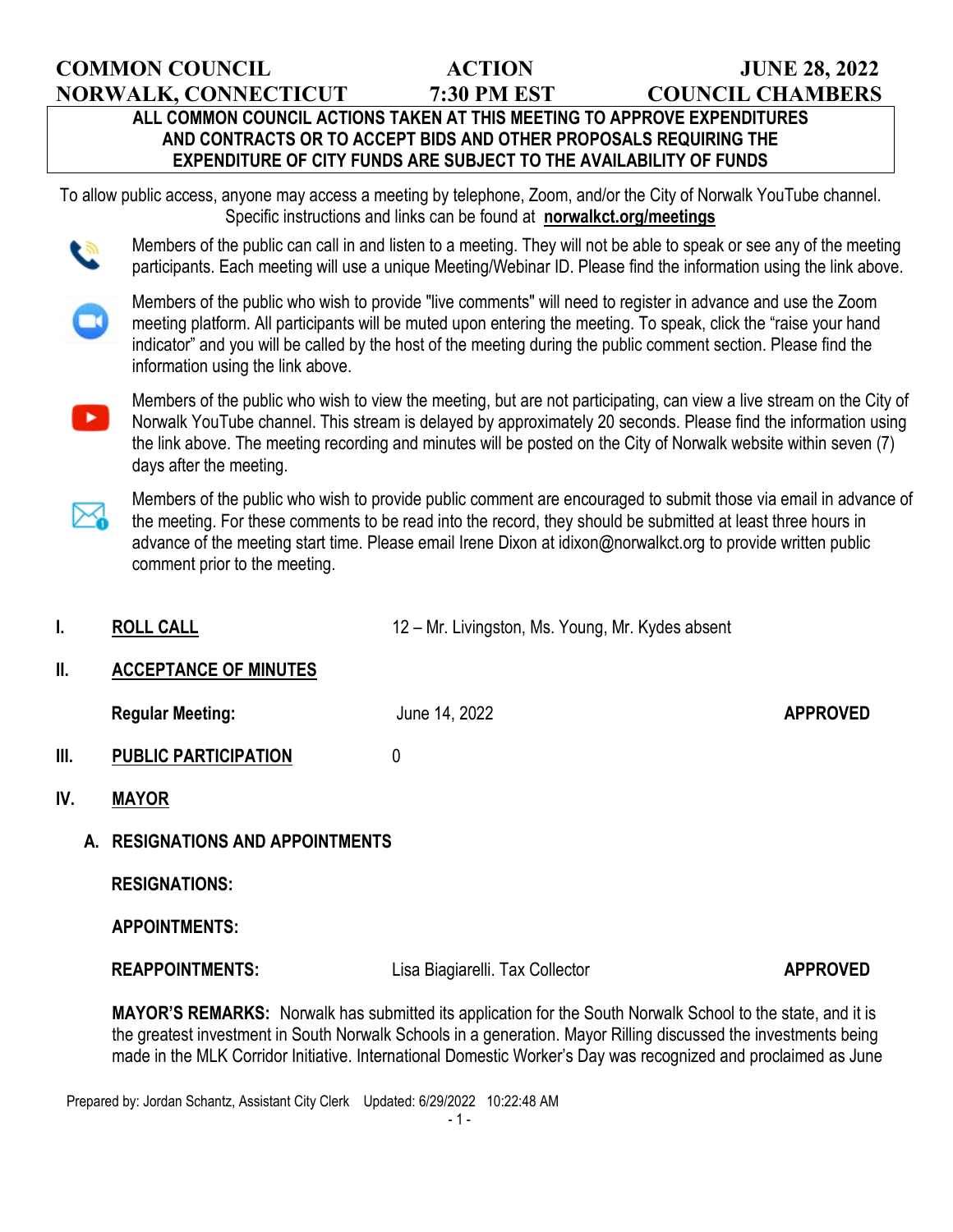# **COMMON COUNCIL ACTION JUNE 28, 2022 NORWALK, CONNECTICUT 7:30 PM EST COUNCIL CHAMBERS**

16<sup>th</sup>. With June coming to an end, recognizing the end of Pride Month. Independence Day Fireworks will be back at Calf Pasture Park this July 3rd. The Summer Concert Series will begin July 20<sup>th</sup> at Calf Pasture Beach. Mayor Rilling thanks Tom Keegan for his service to the City of Norwalk and opened the floor for Common Council members to do the same. Several Common Council members thanked Tom Keegan for his service and dedication.

## **V. COUNCIL PRESIDENT**

### **A. GENERAL COUNCIL BUSINESS:**

 **B. CONSENT CALENDAR:** VI.A.1, VII.A.1, VII.A.2, VII.A.3, VII.A.4, VII.C.2

## **VI. REPORTS: DEPARTMENTS, BOARDS AND COMMISSIONS**

### **A. CORPORATION COUNSEL**

1. Settlement: Christopher Paladino v. Anthony Delpino, et al. – **EXECUTIVE SESSION APPROVED**

### **VII. COMMON COUNCIL COMMITTEES**

## **A. RECREATION, PARKS, AND CULTURAL AFFAIRS COMMITTEE**

- 1. Authorize the Mayor, Harry W. Rilling, to enter into an agreement with The Norwalk Conservatory of the Arts for their Broadway in the Park event to be held on Saturday August 13, 20, and 27, 2022 from 3:30 PM to 8:30 PM. Set-up to begin 9:00 AM with tear-down at 9:00 PM. Rain date: Sunday, August 14, 21 and 28, 2022. Approximately 500 people. **AUTHORIZED**
- 2. Authorize the Mayor, Harry W. Rilling, to enter into a three-year contract with Geese Relief LLC for geese management services at Calf Pasture Beach and Veterans Memorial Park, for an amount not to exceed \$33,900.00. **AUTHORIZED**
- 3. Authorize the Recreation and Parks Director or designee to issue the two 1-year contract extensions on the Geese Relief LLC contract. **AUTHORIZED**
- 4. Approval of the Mooring Permit Fees as discussed and approved by the Recreation and Parks Council Committee **APPROVED**
- 5. Authorize the Mayor Harry W. Rilling to approve the allocation of \$2,000,000 of the American Rescue Plan ACT (ARPA) funds to the City of Norwalk's Recreation and Parks Department to be expended as follows:

Capital Improvements in the amount of \$1,400,000 for Playground replacements at Bouton Street and Flax Hill Park, and Kendall School Playground and a complete redesign and installation of playground equipment and landscape at Meadow Street Park Playground; and the replacement of 1000 linear feet of a wooden fencing structure at Oyster Shell Park; and, Staffing and Equipment in the amount of \$380,000 for Synthetic Field Grooming equipment; three new trucks for new staff and additional maintenance and Recreation Staff hours; and, Planning and Systems Administration in the amount of \$220,000 for funding for the New Field, Program, Events, and Facility scheduling system, A Project Coordinator for the National Recreation and Parks Accreditation

Prepared by: Jordan Schantz, Assistant City Clerk Updated: 6/29/2022 10:22:48 AM